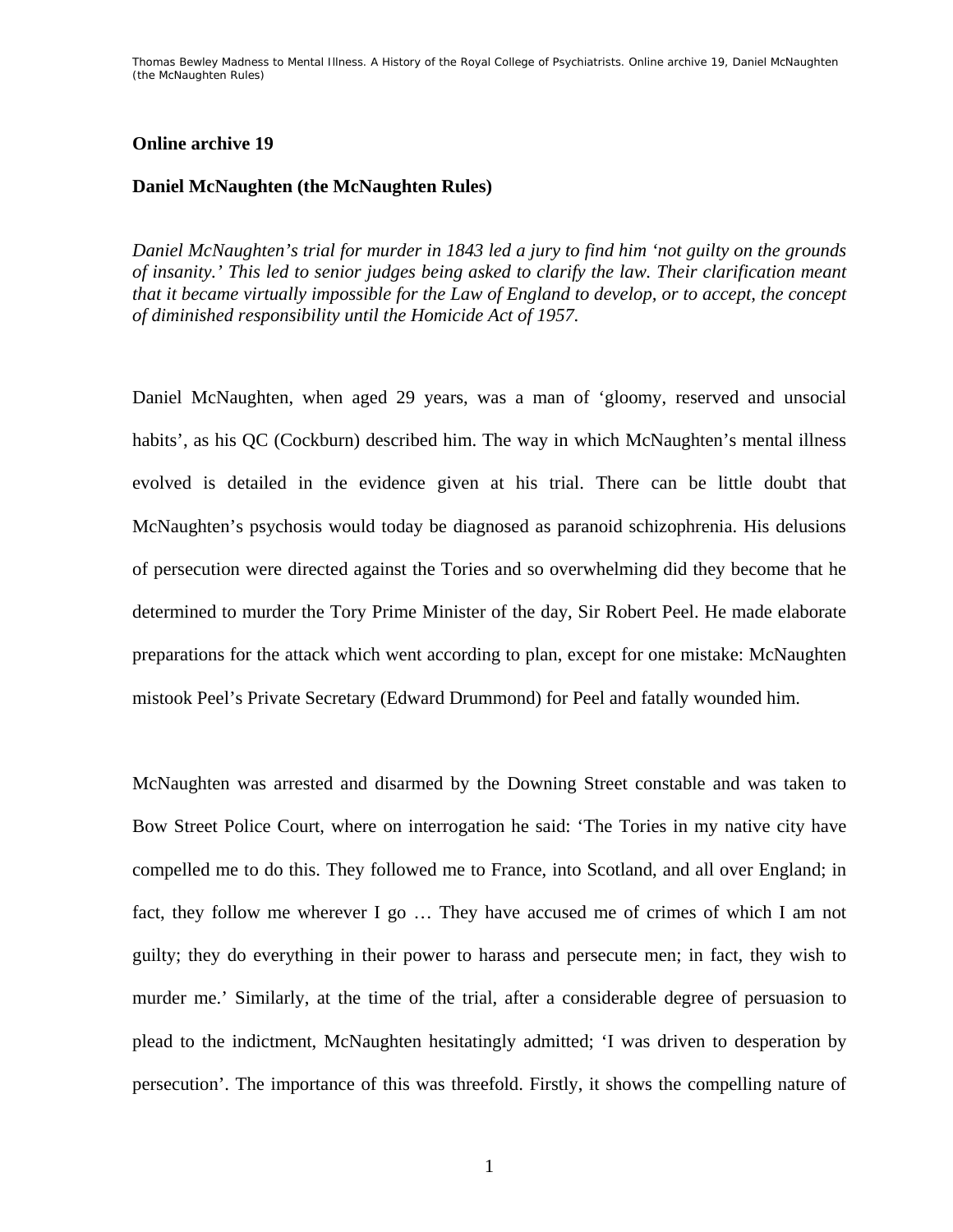McNaughten's delusions; secondly, it left no doubt that he knew precisely what he was doing: and thirdly, there could equally be no doubt that McNaughten was aware that he was committing a criminal act, even if in his tormented mind he felt justified (driven) to do what he did. 'The prisoner drew the pistol very deliberately, but at the same time very quickly. It was a very cool deliberate act', said an eye-witness at the trial.

The magnitude of importance of the McNaughten case can be measured by the unprecedented degree of medical involvement. Dr Edward Thomas Monro, the last of the Monro dynasty to be associated with Bethlem Hospital, examined McNaughten for the defence at Newgate prison. Also present at the examination were Sir Alexander Morison, Monro's colleague at Bethlem; Dr A.J. Sutherland, physician to St Luke's Hospital; and Mr. William McClure, a surgeon living in Harley Street. At subsequent examinations of McNaughten by Monro Dr Hutcheson, Physician to the Royal Asylum Glasgow, and Dr Crawford, also of Glasgow, were present. Independently, Mr. Aston Key of Guy's Hospital, and Dr Phillips, surgeon and lecturer at the Westminster Hospital, had examined McNaughten and gave evidence at the trial. Dr Forbes Winslow who later became an established authority in trials where a defence of insanity was raised, was also called. He had not actually examined McNaughten, but had merely been present as a spectator throughout the trial – a circumstance which led to much controversy and was the subject of one of the questions put to the judges by the House of Lords when later the famous McNaughten Rules were framed.

Pride of place amongst the medical witnesses at the trial was given to Dr Monro who spoke with the authority of 30 years experience on the 'subject of insanity'. His cross-examination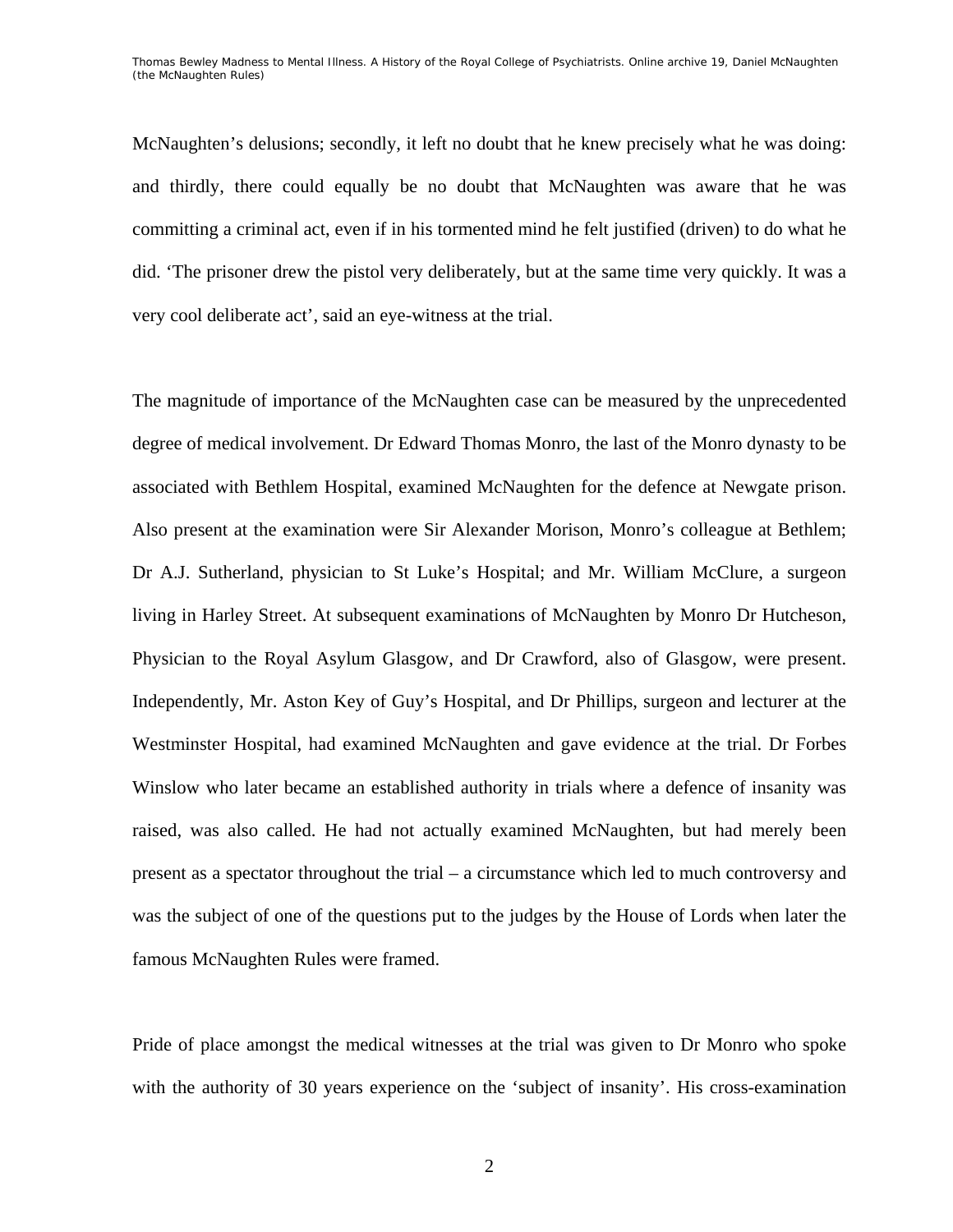was understandably reserved for leading counsel for the defence, Alexander Cockburn Q.C. 'Do you consider that the delusions were real or assumed', asked Cockburn, to which Dr Monro replied categorically: 'I am quite satisfied that they were real. I have not a shadow of a doubt on the point'. Later in the trial, Monro declared: 'I consider the act of killing Mr. Drummond to have been committed under a delusion; the act itself I look upon as the crowning act of the whole matter – as the climax – as a carrying out of the pre-existing idea which had haunted him for years'. All the other doctors called to give evidence confirmed absolutely that McNaughten was insane. Dr Hutcheson, for example, stated: 'The delusion was so strong that nothing but a physical impediment could have prevented him from committing the act'.

The case for the prosecution finally collapsed after the evidence of Dr Forbes Winslow and Dr Phillips, who both appeared for the Crown, but both agreed unhesitatingly with the opinions of the doctors called by the defence. The foreman of the jury, without the jury retiring, returned the now famous verdict: 'We find the prisoner not guilty on the ground of insanity'. After the 'great commotion' created by his crime, and the high drama of his trial, McNaughten was admitted to Bethlem Hospital and then, in 1864, to Broadmoor Asylum (as it was then styled) where he died in 1865. The verdict precipitated a storm of protest in the press. *The Times* published letters and satirical verses which expressed the feelings of outrage. Queen Victoria herself was most displeased and wrote to Sir Robert Peel, the might-have-been victim of McNaughten's bullet.

<sup>&#</sup>x27;We have seen the trial of Oxford and McNaughten conducted by the ablest lawyers of the day – and they allow and advise the Jury to pronounce the Verdict of Not Guilty on account of Insanity when everybody is morally convinced that both malefactors were perfectly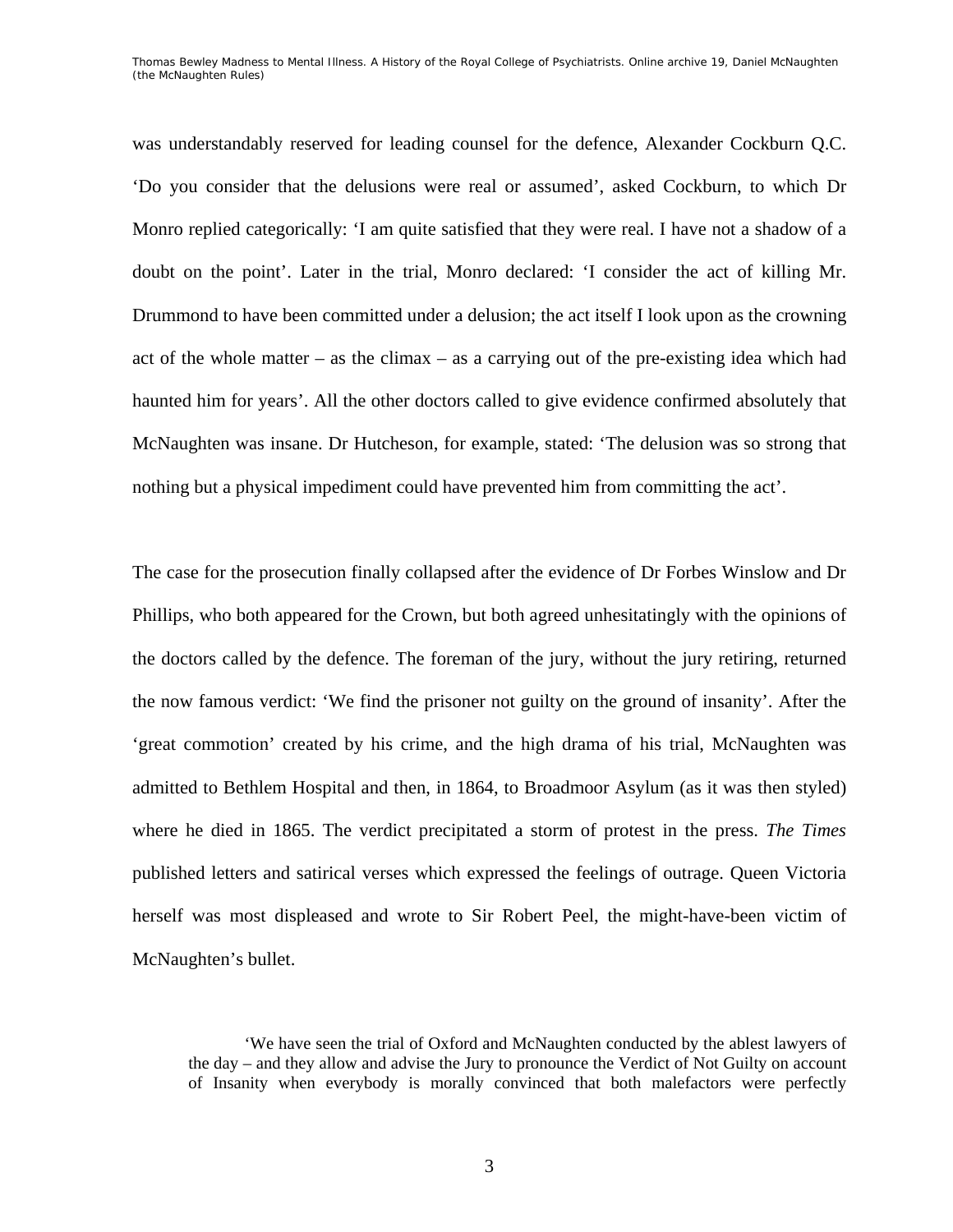conscious and aware of what they did … could not the legislation lay down the rule which … Chief Justice Mansfield did in the case of Bellingham and why should not the judges be bound to interpret the law in this and in no other sense in their charges to the Juries?'

It was impossible for the Government to disregard the volume of public and royal discontent, which was echoed by the House of Lords in its debate of 6 March 1843. The Lord Chancellor suggested that an obsolete piece of constitutional machinery be revived so as to enable the House to take the opinion of the judges as to the law of England in the form of answers to specific questions put to them relating to a particular topic. On 19 June 1843, the judges gave their answers which together constitute what is known throughout the English-speaking world as 'the McNaughten Rules'. This was the time the Law was changed to find such offenders 'guilty but insane' an illogical concept which survived till the 1950s.

Of paramount importance in an historical context is the answer to the second and third questions, namely that the jury ought to be told in all cases that every man is presumed to be sane, and to possess a sufficient degree of reason to be responsible for his crimes, until the contrary be proved to their satisfaction; and that to establish a defence on the ground of insanity, it must be clearly proved that, at the time of committing the act, the party accused was labouring under such a defect of reason, from disease of the mind, as not to know the nature and quality of the act he was doing, or, if he did know it, that he did not know he was doing what was wrong.

It is the last sentence, i.e. the 'right/wrong test' that confounded forensic psychiatrists and was to be the *casus belli* between them and the lawyers in criminal trials for over a hundred years.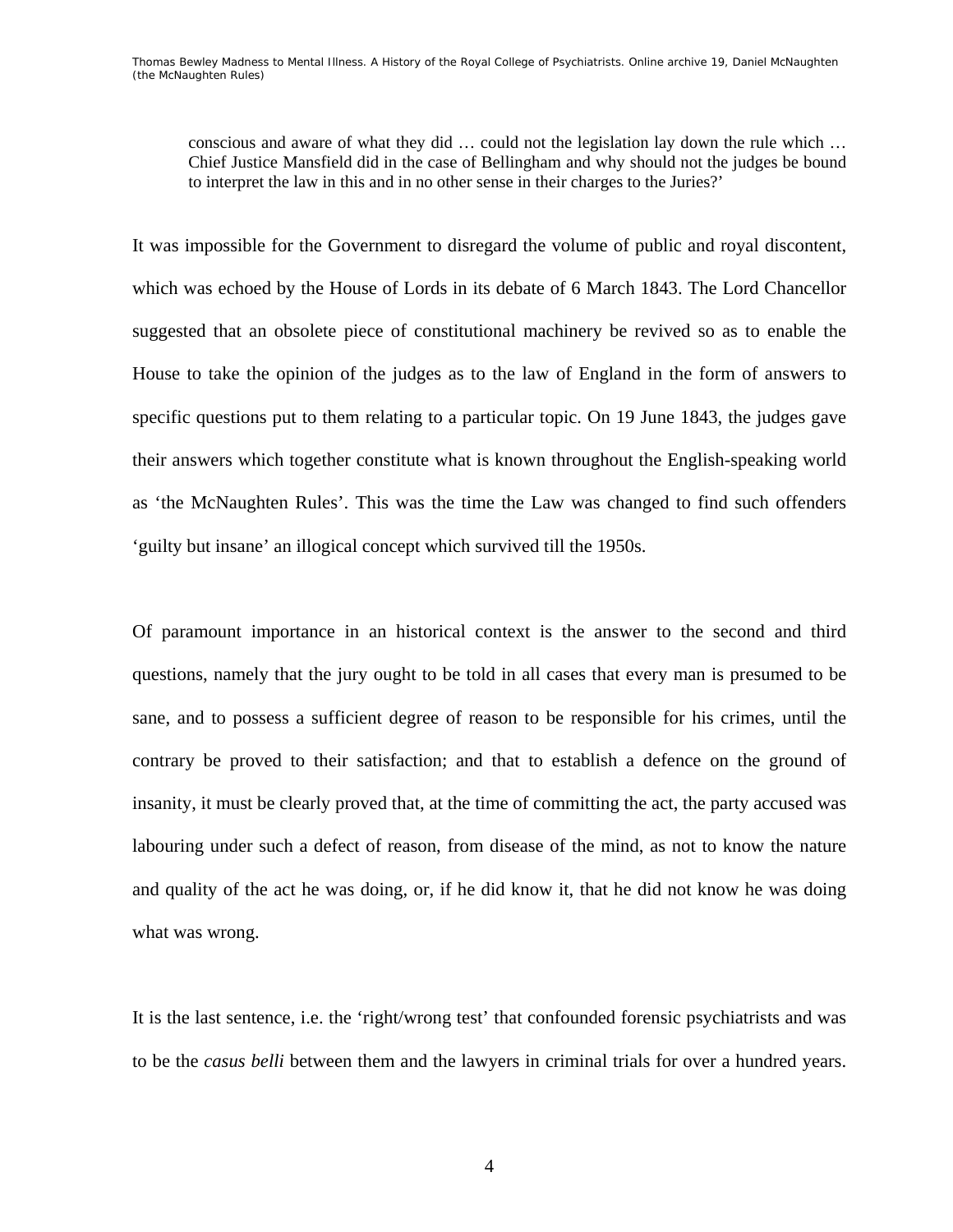Furthermore, judges were obliged to interpret the law accordingly. In this way, it became virtually impossible for the law of England to develop or to accept the concept of diminished responsibility (which had been accepted in Scotland since 1867) until the Homicide Act of 1957.

The case of McNaughten (1843), succeeded in transforming the legal concept of insanity in criminal cases. What had been brought home in the cases of Hadfield and McNaughten was the malignancy of paranoid delusions. These mental phenomena, they demonstrated, could be powerful and compelling and could affect the behaviour of those subject to them dramatically, and even disastrously.

The narrowest definition defining the limits within which mental incapacity undermines responsibility is embodied in the McNaughten Rules. A person is responsible for their actions when they are 'labouring under such a defect of reason, from disease of the mind, as not to know the nature and quality of the act they were doing, or if they did know it did not know that it was wrong'.

This is a test of responsibility. Its strength and weakness are derived from its intellectualist nature, that is intellectual understanding of the nature of one's actions and intellectual grasp of the accepted meaning of right and wrong. It provides a commonsensical definition of the minimum group about whose inclusion in the category of not-responsible there can be no dispute. It has been much criticised as being unduly exclusive. No one could suggest that it includes any who ought to be counted as sane.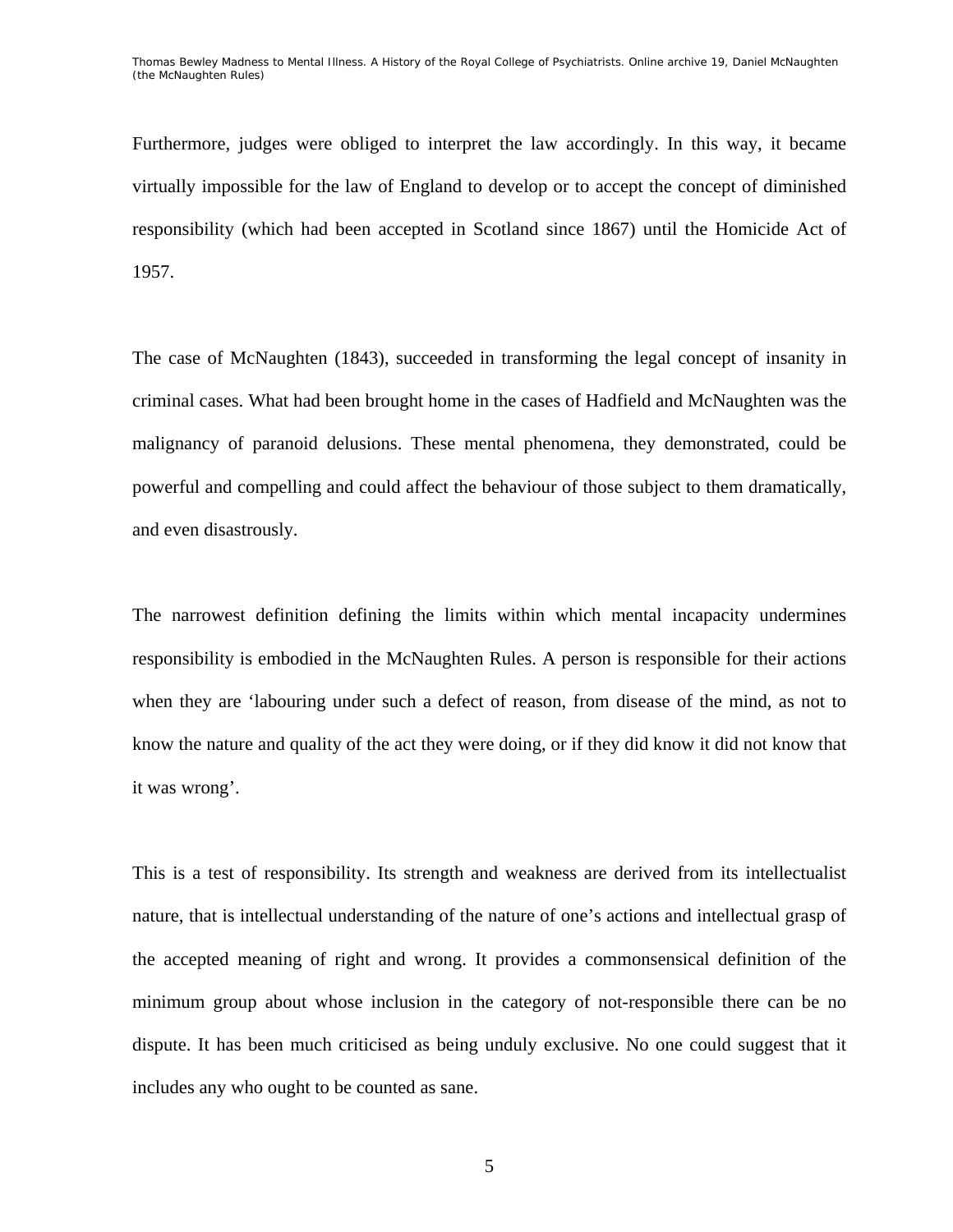The intellectualist quality of the McNaughten formula is a model of clarity and precision though there has been much argument attempting to stretch the formula to cover other than purely intellectual disorder (for example the idea of 'irresistible impulse'). The meaning attached to the words 'right and wrong' can also be held to mean 'consonant with, or contrary to, the law' which has the virtue of clarity.

Intellectual insufficiency can be tested by criteria external to the action which it is invoked to excuse. Insanity should be inferred from aspects of behaviour before and afterwards and the capacity to understand things that have nothing to do with his offence. This could avoid the circular argument that the offender 'must have been made to do such a thing.'

A departure from the McNaughten formula is the concept of motiveless behaviour. Anyone who knows what he is doing and knows it to be wrong but who has no intelligible motive for his action must be mentally sick, the sickness lies in the absence or irrationality of motive. The 'compulsive crime' label can be used when neither the subject nor anyone else is able to account for the behaviour.

The influence of a 'historic' trial on the fate of disordered offenders has been exaggerated. They had just as much chance of a favourable verdict in the half-century *before* Hadfield's case as after it. In the *middle* of the 18th century there was an increase in the number of successful insanity defences. As for McNaughten, Nigel Walker considered that much of what had been written about his case was as irrelevant as the way he spelt his name. The question is whether